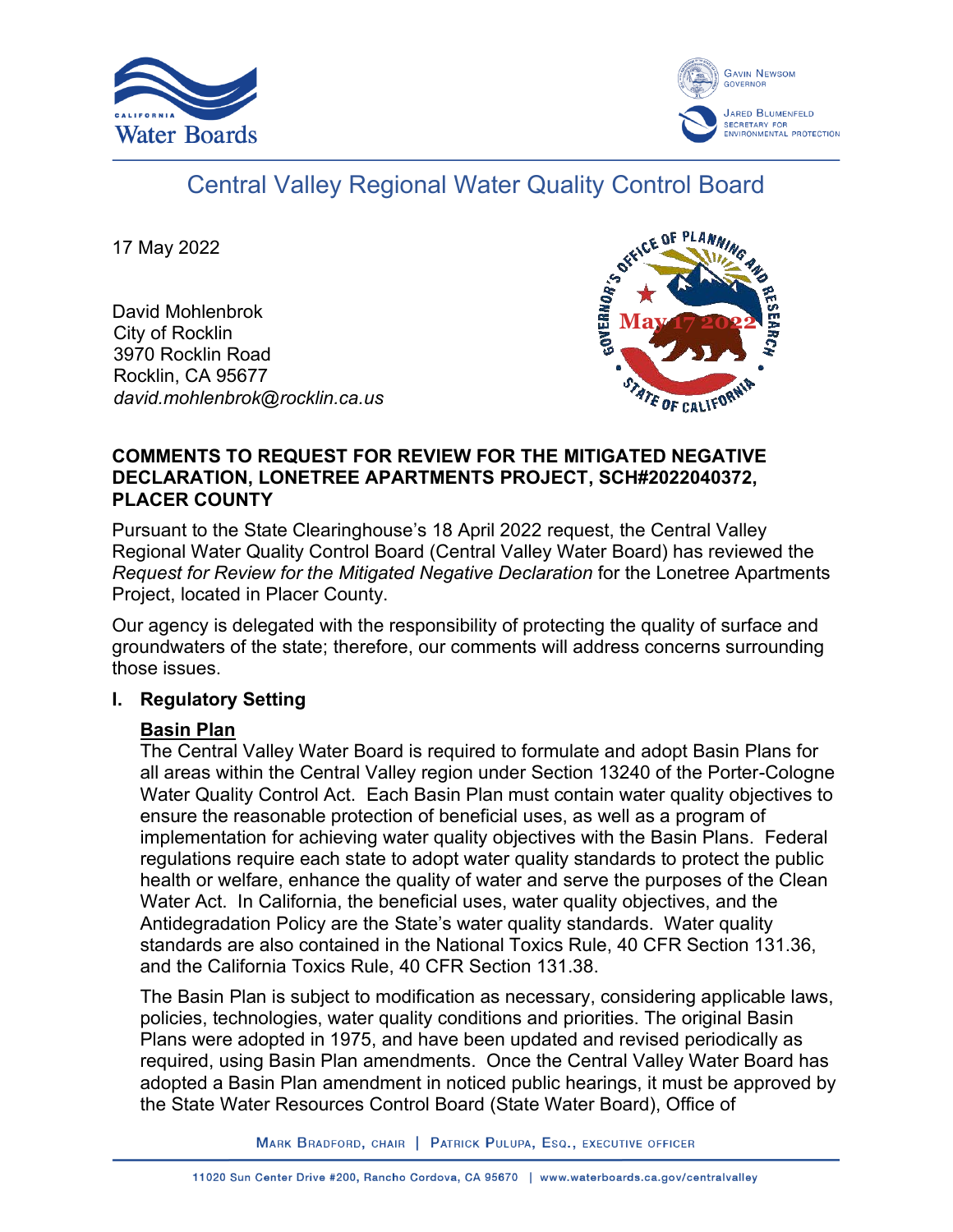Administrative Law (OAL) and in some cases, the United States Environmental Protection Agency (USEPA). Basin Plan amendments only become effective after they have been approved by the OAL and in some cases, the USEPA. Every three (3) years, a review of the Basin Plan is completed that assesses the appropriateness of existing standards and evaluates and prioritizes Basin Planning issues. For more information on the *Water Quality Control Plan for the Sacramento and San Joaquin River Basins*, please visit our website:

[http://www.waterboards.ca.gov/centralvalley/water\\_issues/basin\\_plans/](http://www.waterboards.ca.gov/centralvalley/water_issues/basin_plans/)

## **Antidegradation Considerations**

All wastewater discharges must comply with the Antidegradation Policy (State Water Board Resolution 68-16) and the Antidegradation Implementation Policy contained in the Basin Plan. The Antidegradation Implementation Policy is available on page 74 at:

https://www.waterboards.ca.gov/centralvalley/water\_issues/basin\_plans/sacsjr\_2018 05.pdf

In part it states:

*Any discharge of waste to high quality waters must apply best practicable treatment or control not only to prevent a condition of pollution or nuisance from occurring, but also to maintain the highest water quality possible consistent with the maximum benefit to the people of the State.*

*This information must be presented as an analysis of the impacts and potential impacts of the discharge on water quality, as measured by background concentrations and applicable water quality objectives.*

The antidegradation analysis is a mandatory element in the National Pollutant Discharge Elimination System and land discharge Waste Discharge Requirements (WDRs) permitting processes. The environmental review document should evaluate potential impacts to both surface and groundwater quality.

#### **II. Permitting Requirements**

## **Construction Storm Water General Permit**

Dischargers whose project disturb one or more acres of soil or where projects disturb less than one acre but are part of a larger common plan of development that in total disturbs one or more acres, are required to obtain coverage under the General Permit for Storm Water Discharges Associated with Construction and Land Disturbance Activities (Construction General Permit), Construction General Permit Order No. 2009-0009-DWQ. Construction activity subject to this permit includes clearing, grading, grubbing, disturbances to the ground, such as stockpiling, or excavation, but does not include regular maintenance activities performed to restore the original line, grade, or capacity of the facility. The Construction General Permit requires the development and implementation of a Storm Water Pollution Prevention Plan (SWPPP). For more information on the Construction General Permit, visit the State Water Resources Control Board website at:

[http://www.waterboards.ca.gov/water\\_issues/programs/stormwater/constpermits.sht](http://www.waterboards.ca.gov/water_issues/programs/stormwater/constpermits.shtml) [ml](http://www.waterboards.ca.gov/water_issues/programs/stormwater/constpermits.shtml)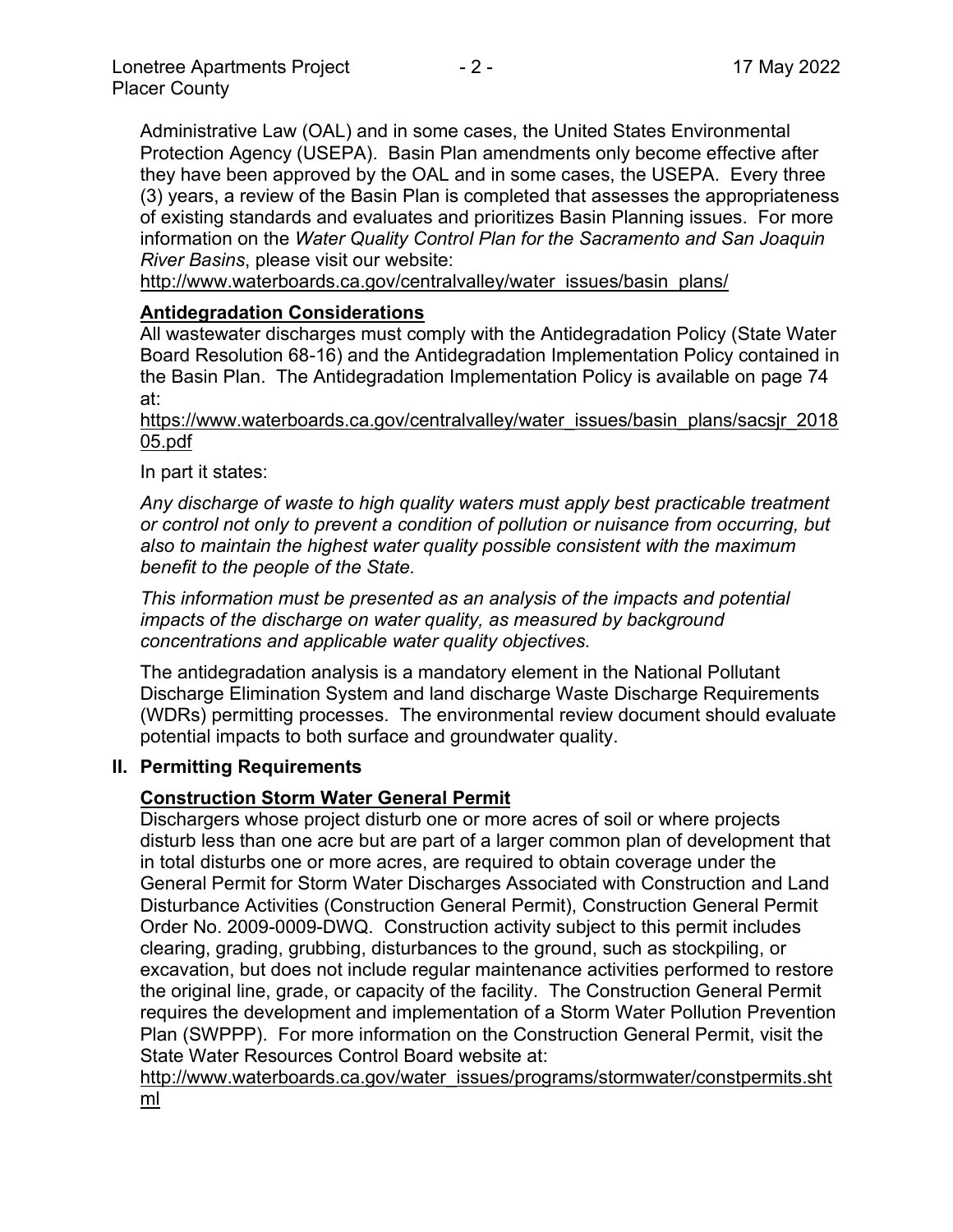## **Phase I and II Municipal Separate Storm Sewer System (MS4) Permits<sup>1</sup>**

The Phase I and II MS4 permits require the Permittees reduce pollutants and runoff flows from new development and redevelopment using Best Management Practices (BMPs) to the maximum extent practicable (MEP). MS4 Permittees have their own development standards, also known as Low Impact Development (LID)/postconstruction standards that include a hydromodification component. The MS4 permits also require specific design concepts for LID/post-construction BMPs in the early stages of a project during the entitlement and CEQA process and the development plan review process.

For more information on which Phase I MS4 Permit this project applies to, visit the Central Valley Water Board website at:

http://www.waterboards.ca.gov/centralvalley/water\_issues/storm\_water/municipal\_p ermits/

For more information on the Phase II MS4 permit and who it applies to, visit the State Water Resources Control Board at:

http://www.waterboards.ca.gov/water\_issues/programs/stormwater/phase\_ii\_munici pal.shtml

#### **Industrial Storm Water General Permit**

Storm water discharges associated with industrial sites must comply with the regulations contained in the Industrial Storm Water General Permit Order No. 2014- 0057-DWQ. For more information on the Industrial Storm Water General Permit, visit the Central Valley Water Board website at:

http://www.waterboards.ca.gov/centralvalley/water\_issues/storm\_water/industrial\_ge neral\_permits/index.shtml

#### **Clean Water Act Section 404 Permit**

If the project will involve the discharge of dredged or fill material in navigable waters or wetlands, a permit pursuant to Section 404 of the Clean Water Act may be needed from the United States Army Corps of Engineers (USACE). If a Section 404 permit is required by the USACE, the Central Valley Water Board will review the permit application to ensure that discharge will not violate water quality standards. If the project requires surface water drainage realignment, the applicant is advised to contact the Department of Fish and Game for information on Streambed Alteration Permit requirements. If you have any questions regarding the Clean Water Act Section 404 permits, please contact the Regulatory Division of the Sacramento District of USACE at (916) 557-5250.

#### **Clean Water Act Section 401 Permit – Water Quality Certification**

If an USACE permit (e.g., Non-Reporting Nationwide Permit, Nationwide Permit, Letter of Permission, Individual Permit, Regional General Permit, Programmatic

<sup>1</sup> Municipal Permits = The Phase I Municipal Separate Storm Water System (MS4) Permit covers medium sized Municipalities (serving between 100,000 and 250,000 people) and large sized municipalities (serving over 250,000 people). The Phase II MS4 provides coverage for small municipalities, including non-traditional Small MS4s, which include military bases, public campuses, prisons and hospitals.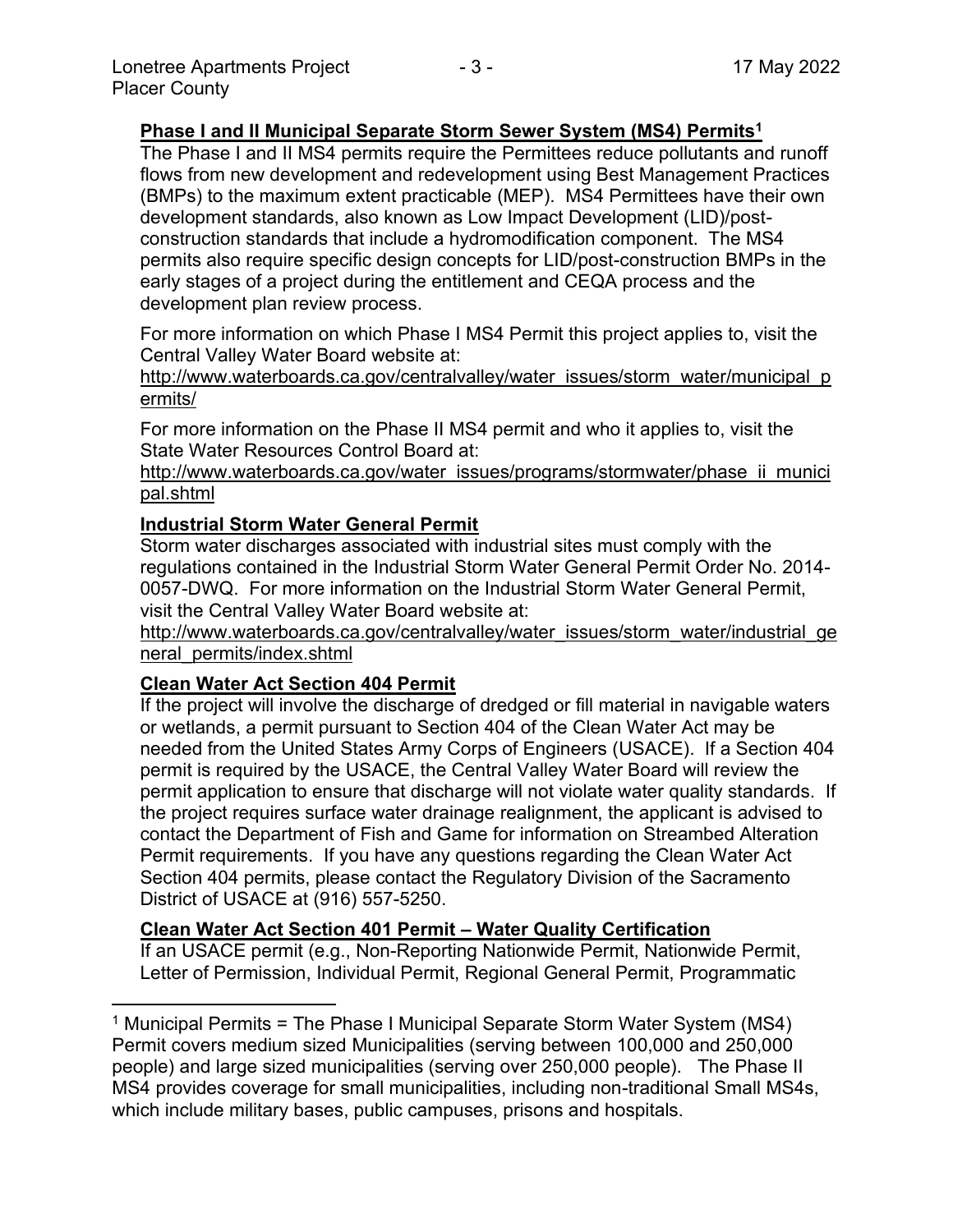General Permit), or any other federal permit (e.g., Section 10 of the Rivers and Harbors Act or Section 9 from the United States Coast Guard), is required for this project due to the disturbance of waters of the United States (such as streams and wetlands), then a Water Quality Certification must be obtained from the Central Valley Water Board prior to initiation of project activities. There are no waivers for 401 Water Quality Certifications. For more information on the Water Quality Certification, visit the Central Valley Water Board website at:

https://www.waterboards.ca.gov/centralvalley/water\_issues/water\_quality\_certificatio n/

## **Waste Discharge Requirements – Discharges to Waters of the State**

If USACE determines that only non-jurisdictional waters of the State (i.e., "nonfederal" waters of the State) are present in the proposed project area, the proposed project may require a Waste Discharge Requirement (WDR) permit to be issued by Central Valley Water Board. Under the California Porter-Cologne Water Quality Control Act, discharges to all waters of the State, including all wetlands and other waters of the State including, but not limited to, isolated wetlands, are subject to State regulation. For more information on the Waste Discharges to Surface Water NPDES Program and WDR processes, visit the Central Valley Water Board website at:https://www.waterboards.ca.gov/centralvalley/water\_issues/waste\_to\_surface\_wat er/

Projects involving excavation or fill activities impacting less than 0.2 acre or 400 linear feet of non-jurisdictional waters of the state and projects involving dredging activities impacting less than 50 cubic yards of non-jurisdictional waters of the state may be eligible for coverage under the State Water Resources Control Board Water Quality Order No. 2004-0004-DWQ (General Order 2004-0004). For more information on the General Order 2004-0004, visit the State Water Resources Control Board website at:

https://www.waterboards.ca.gov/board\_decisions/adopted\_orders/water\_quality/200 4/wqo/wqo2004-0004.pdf

#### **Dewatering Permit**

If the proposed project includes construction or groundwater dewatering to be discharged to land, the proponent may apply for coverage under State Water Board General Water Quality Order (Low Threat General Order) 2003-0003 or the Central Valley Water Board's Waiver of Report of Waste Discharge and Waste Discharge Requirements (Low Threat Waiver) R5-2018-0085. Small temporary construction dewatering projects are projects that discharge groundwater to land from excavation activities or dewatering of underground utility vaults. Dischargers seeking coverage under the General Order or Waiver must file a Notice of Intent with the Central Valley Water Board prior to beginning discharge.

For more information regarding the Low Threat General Order and the application process, visit the Central Valley Water Board website at:

http://www.waterboards.ca.gov/board decisions/adopted orders/water quality/2003/ wqo/wqo2003-0003.pdf